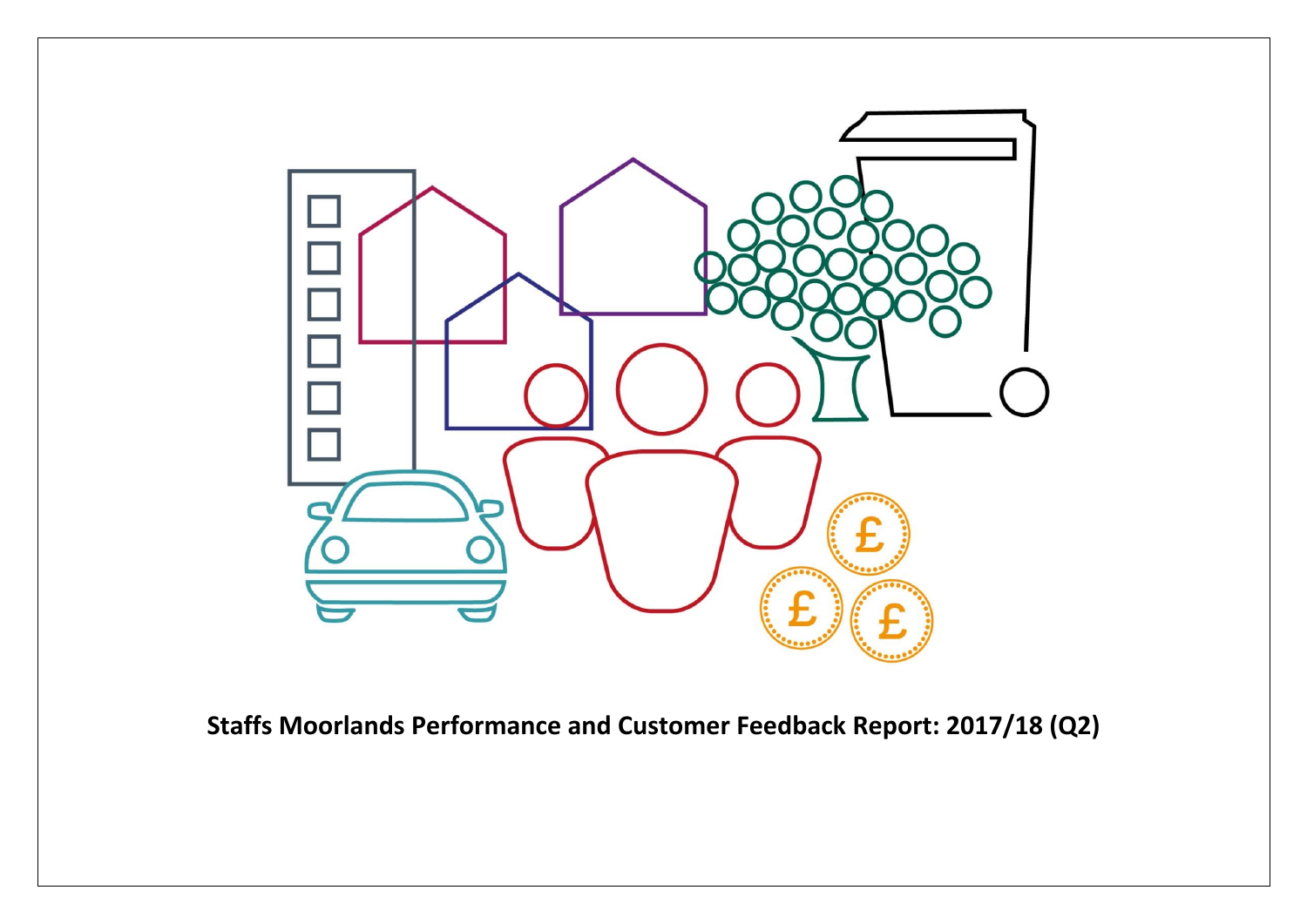## **Staffordshire Moorlands Q2 Summary**

The following report provides Councillors with an overview of performance at Staffs Moorlands for the period April to September 2017 in relation to the Council's corporate plan priorities and the associated performance targets and projects. The report also provides an overview of the results from the Council's customer feedback system in terms of how we handle and learn from complaints and the level of comments and compliments.

#### **Performance Overview**

There are 109 'monthly', 'quarterly', and 'annual only' reported performance measures at Staffs Moorlands, which represents a reduction on last year. The chart below shows the results for quarter two against 36 indicators. The actions being taken to address the 'off track' measures are detailed at the end of this report.

The report also provides an update on the progress of key projects that contribute to the priority actions outlined in the revised 2017-2019 Corporate Plan. The table below right explains the colour coding used to describe the current status of these projects / actions.





| <b>Off Track</b>             |
|------------------------------|
| In danger of going off Track |
| On Track                     |
| Not yet started              |
| Complete / Closed            |

#### **Customer Feedback Overview**

At the close of quarter two the Council is on track to meet its targets for responding to complaints within 10 days and for low levels of repeat complaints. The trend in the number of stage 1 complaints received compared to the same period last year is significantly improved with a 21% reduction in complaints.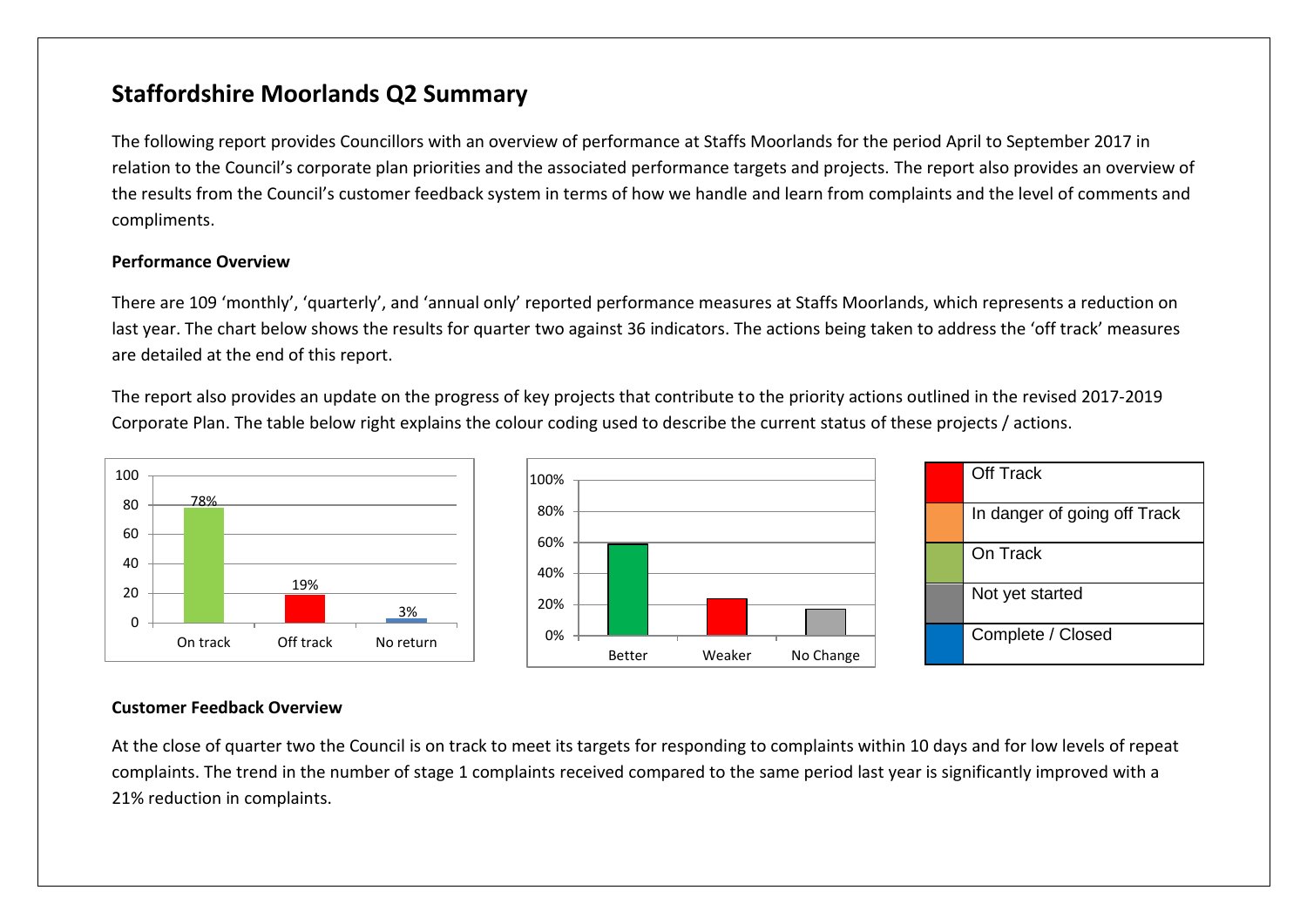## *Aim 1: Help create a safer and healthier environment for our communities to live and work*





Housing Benefit processing times for new claims and change of circumstances remain 'off track' but are showing signs of month on month improvement.

#### Celebrating Success:

At the close of Quarter Two the following performance indicators outstripped their targets:

- $\checkmark$  Households in temporary accommodation
- $\checkmark$  External funding awarded in support of the sport and physical activity strategy
- $\checkmark$  Homelessness prevention (cases assisted).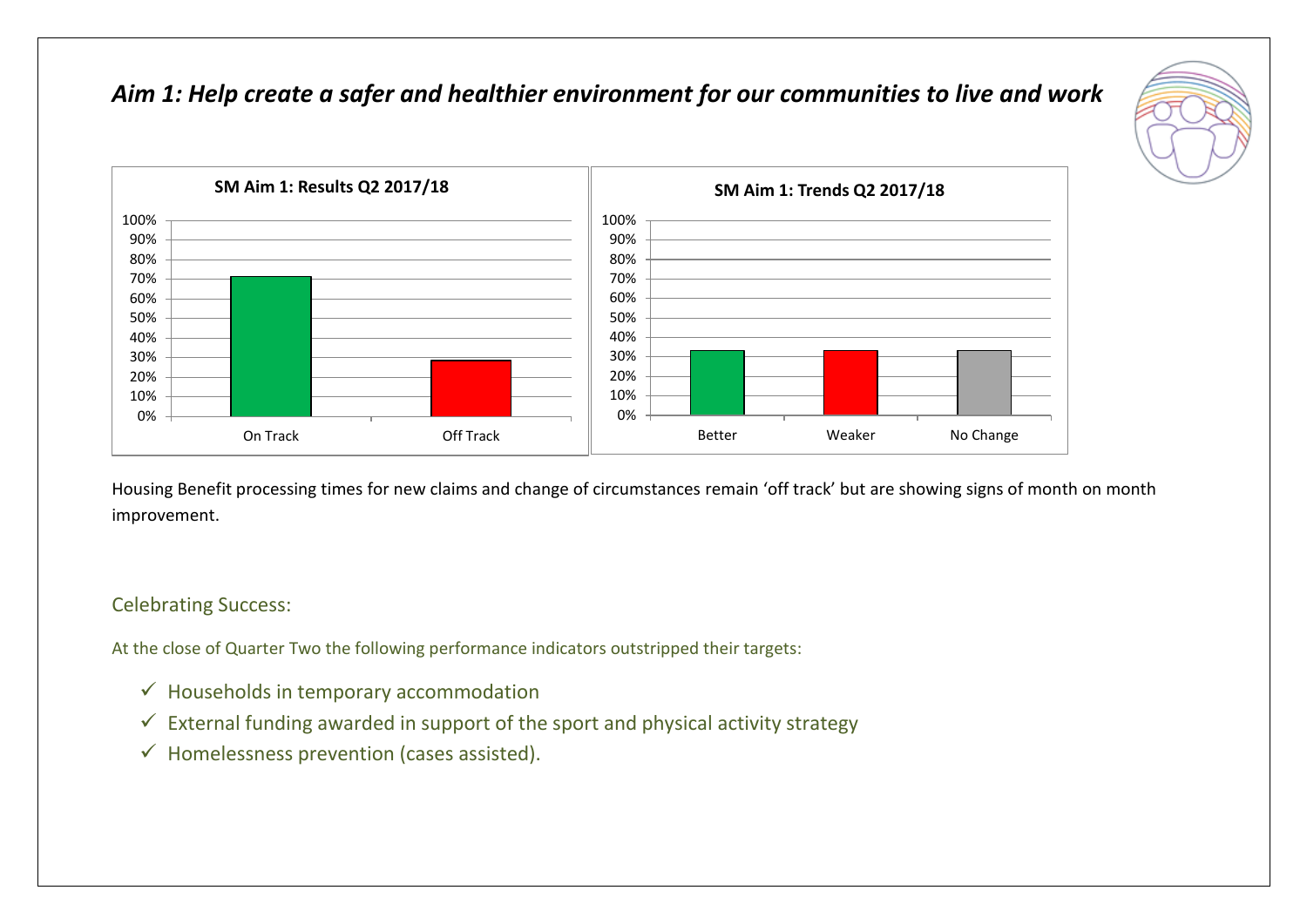| <b>Priority Action</b>                                                                                                                                                           | <b>Status</b> | Commentary – September                                                                                                                                                                                                                                                                                                                                                                                                                                                                                                                                                                                                                                                                                                                                                                                                                                                                                                                                                                                                                                                                                                                                                              |
|----------------------------------------------------------------------------------------------------------------------------------------------------------------------------------|---------------|-------------------------------------------------------------------------------------------------------------------------------------------------------------------------------------------------------------------------------------------------------------------------------------------------------------------------------------------------------------------------------------------------------------------------------------------------------------------------------------------------------------------------------------------------------------------------------------------------------------------------------------------------------------------------------------------------------------------------------------------------------------------------------------------------------------------------------------------------------------------------------------------------------------------------------------------------------------------------------------------------------------------------------------------------------------------------------------------------------------------------------------------------------------------------------------|
| Help to ensure, through the scrutiny work programme, that<br>partner service provision, particularly health provision for<br>the elderly, is effective                           |               | Leek Moorlands Hospital - Reps from the CCG attended Health O<br>& S Panel 14/07/17<br>Sustainability and Transformation Programme - Given the Joint<br>Working Code re Health scrutiny, the representatives from the<br>Sustainability and Transformation Plans will only attend County<br>meetings. The item will be removed from the SMDC Work<br>Programme.<br>Health Visiting Services - Head of Child Health & Well-Being, SCC<br>is scheduled to attend the Health Panel on 18th October 2017.<br>West Midlands Ambulance Service - Mark Doherty will provide<br>an annual update to the Health Panel on the 18th October 2017.<br>Royal Stoke University Hospital-Annual Update is now due and<br>an invitation will be sent<br>North Staffordshire CCG- Representatives have attended<br>meetings throughout the year, primarily in relation to Leek<br>Moorlands Hospital.<br>Staffordshire & Stoke on Trent Partnership NHS Trust-Annual<br>Update is now due and an invitation will be sent<br>North Staffordshire Combined Health Care NHS Trust-Annual<br>Update is now due and an invitation will be sent<br>Healthwatch Staffordshire Annual Update due early 2018. |
| Undertake detailed process benchmarking with high<br>performing / low cost councils with a view to identifying<br>value for money improvements for Housing Benefit<br>processing |               | Corporate Plan Priorities and Annual report findings shared with<br>senior managers at the June Managers Forum. This has kick<br>started the benchmarking activities and the Information Team<br>have provided background data packs to facilitate process<br>benchmarking by Managers in conjunction with their Finance<br>Business Partners. Service is members of a county-wide<br>managers forum looking at benefits performance and measures.<br>Post service review our costs have greatly reduced and when the<br>latest figures are available will be completing site visits to<br>partners.                                                                                                                                                                                                                                                                                                                                                                                                                                                                                                                                                                                |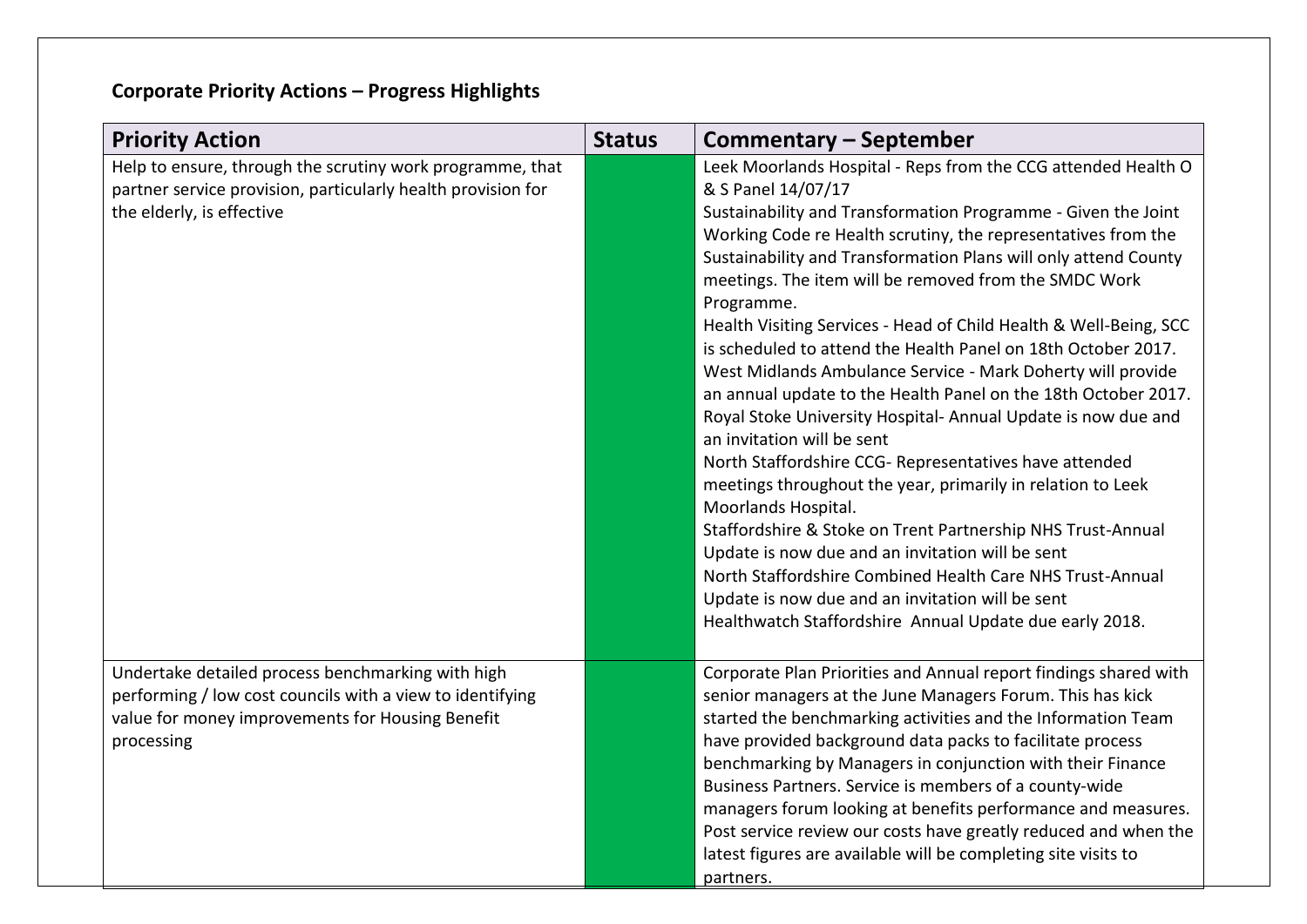| <b>Priority Action</b>                                                                                                                                                                                                               | <b>Status</b> | <b>Commentary - September</b>                                                                                                                                                                                                                                                                                                                                                                                                                                                                                                                                                            |
|--------------------------------------------------------------------------------------------------------------------------------------------------------------------------------------------------------------------------------------|---------------|------------------------------------------------------------------------------------------------------------------------------------------------------------------------------------------------------------------------------------------------------------------------------------------------------------------------------------------------------------------------------------------------------------------------------------------------------------------------------------------------------------------------------------------------------------------------------------------|
| Implement the Council's new sport and physical activity<br>strategy and carry out research into nil cost facility provision<br>being achieved by other councils; in order to achieve<br>improved health and value for money outcomes |               | The procurement process for recruiting consultancy support has<br>been completed and FMG Business Consulting Ltd were<br>appointed at the beginning of June. Inception meetings have<br>taken place between FMG and key officers. They will deliver a<br>two stage programme between June and October 2017 that will<br>cover supply and demand analysis, options appraisals and<br>delivery models for future provision of sport and leisure facilities<br>for both Councils. Lead consultant presented stage one<br>assessment to AMT on 2nd August.                                   |
| Undertake a review of the current CCTV system to look at its<br>cost-effectiveness in preparation for the expiry of the<br>maintenance contract in early 2018                                                                        |               | SGW Consultants have completed their initial review of the<br>Councils' CCTV systems and have presented the Council with<br>their report. There has been some variation to the initial project<br>requirements (such as no longer including the Council's internal<br>cameras within the review).<br>The next phase has now been agreed with the consultants who<br>have produced a draft report detailing various options for<br>presentation to Councillors. Amendments are being made and a<br>revised version is expected by the end of September which will<br>be presented to AMT. |
| Develop a strategy for further development of affordable<br>and specialist housing                                                                                                                                                   |               | To be split into 2 parts: Ascent, new relationship with Your<br>Housing and Affordable Housing. Ascent Board meeting took<br>place 15th August. Short-term (1 year) extension to current<br>'tranche 1' loan funding (£7m) to October 2018. Ascent Business<br>Plan/funding review to take place over next couple of months -<br>led by Your Housing, to assess current financial forecasts and<br>funding options for the future. Consideration also to wider<br>group funding arrangement with SMDC.                                                                                   |
| Develop and agree a new empty properties strategy                                                                                                                                                                                    |               | Now a separate project for Income Generation. A meeting has<br>been arranged to produce a new strategy for presentation at the<br>next AMT.                                                                                                                                                                                                                                                                                                                                                                                                                                              |
| Develop a scheme that supports the upgrading of security in<br>vulnerable people's homes                                                                                                                                             |               | Action Completed.<br>The Safe and Sound Service has been launched with the aim of<br>reducing victimisation by offering additional security to those<br>affected by crime or living in fear of crime. The service aims to                                                                                                                                                                                                                                                                                                                                                                |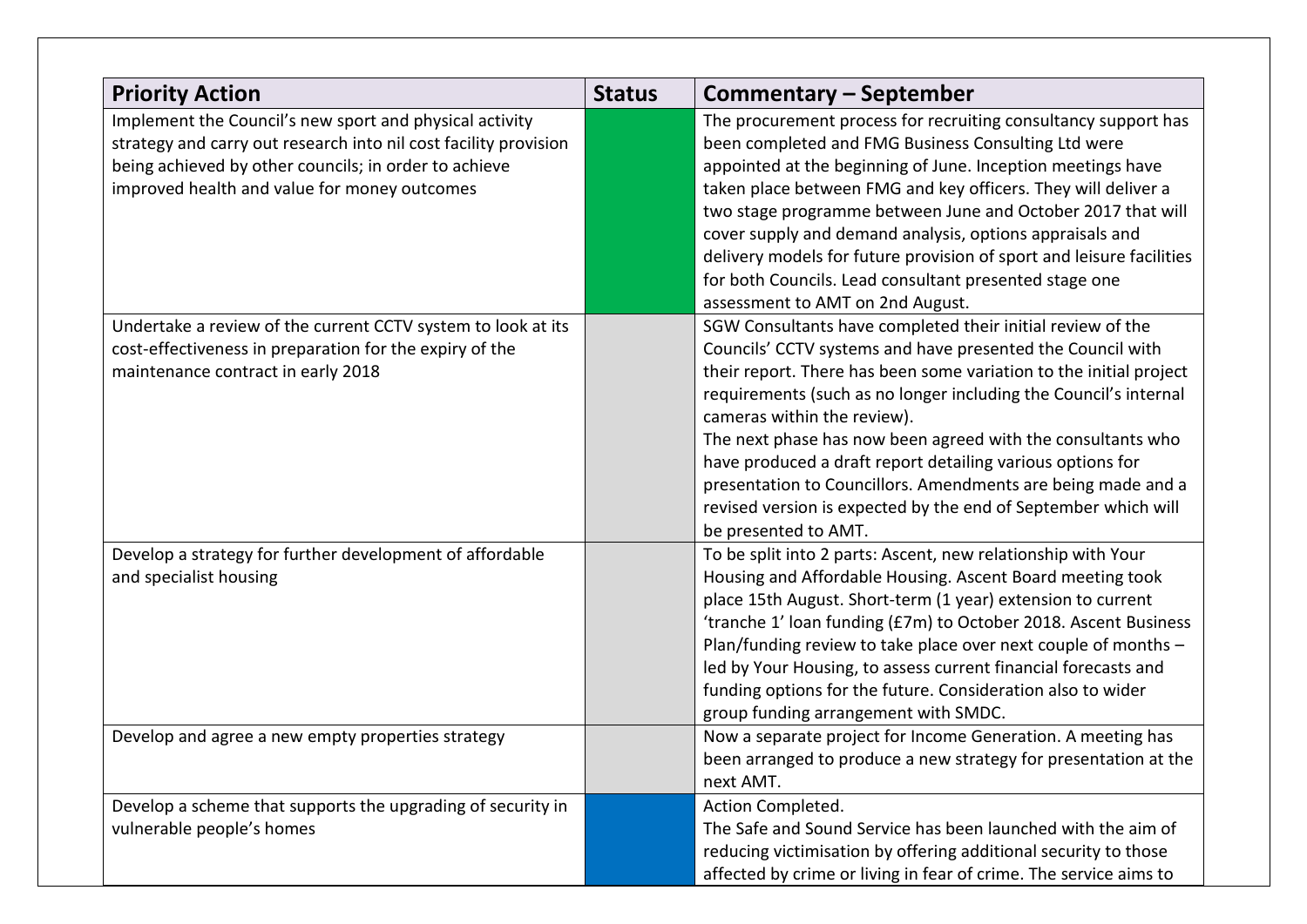| <b>Priority Action</b>                                                                                                        | <b>Status</b> | Commentary – September                                                                                                                                                                                                                                                                                                                                                                                                                                                                                                                                                                                                                                                                                                                                                                                                                                                                                                                                                                                                                                                                                                                                                                                 |
|-------------------------------------------------------------------------------------------------------------------------------|---------------|--------------------------------------------------------------------------------------------------------------------------------------------------------------------------------------------------------------------------------------------------------------------------------------------------------------------------------------------------------------------------------------------------------------------------------------------------------------------------------------------------------------------------------------------------------------------------------------------------------------------------------------------------------------------------------------------------------------------------------------------------------------------------------------------------------------------------------------------------------------------------------------------------------------------------------------------------------------------------------------------------------------------------------------------------------------------------------------------------------------------------------------------------------------------------------------------------------|
|                                                                                                                               |               | help those in most need by fitting additional security measures<br>within the home. The Partnership has funded a handyman<br>employed by Moorlands Housing to fit a range of security<br>features such as lockable window handles, padlocks, mortice<br>latches, door chain etc. The scheme is offered free of charge to<br>those in most need and who meet at least one of eligibility<br>criteria. There is a low level of demand for the service, which<br>reflects the low crime levels in the area. However, it has a huge<br>impact on those that have been affected by crime or live in fear<br>of crime as simple security precautions offer the reassurance<br>required to live a better quality of life without the fear of a<br>repeat crime. Over 30 properties have benefited from this<br>service making them more secure and less vulnerable and thus<br>improving quality of life.                                                                                                                                                                                                                                                                                                     |
| Support the Community Safety Partnership with improved<br>provision of outreach workers for dealing with domestic<br>violence |               | Action Completed.<br>Domestic Violence Police Link Worker Project - to ensure<br>support and information is targeted and relevant to the specific<br>needs of the victim to help reduce risk to the victim. The role<br>seeks to make sure victims are safe and that further violence is<br>significantly prevented from happening by signposting the<br>relevant support services as quickly as possible. Closer working<br>with the Staffordshire Moorlands Police Vulnerability Team<br>means that packs containing information about ARCH services<br>are now given to the victims at the point the police turn up.<br>During the period 2015-16 a total of 231 referrals have been<br>received. A total of 81 joint visits were made and 7 lone visits by<br>the DV Police Link Worker. A total of 174 victims were<br>successfully contacted by telephone.<br>A total of 113 referrals have been made to ARCH services<br>including: refuge, floating support, IDVA (Independent Domestic<br>Violence Advisor), Male IDVA, Freedom Programme. Referrals to<br>other agencies include, Mind counselling service, housing, FARS,<br>social care, Rethink, One Recovery. A total of 178 information |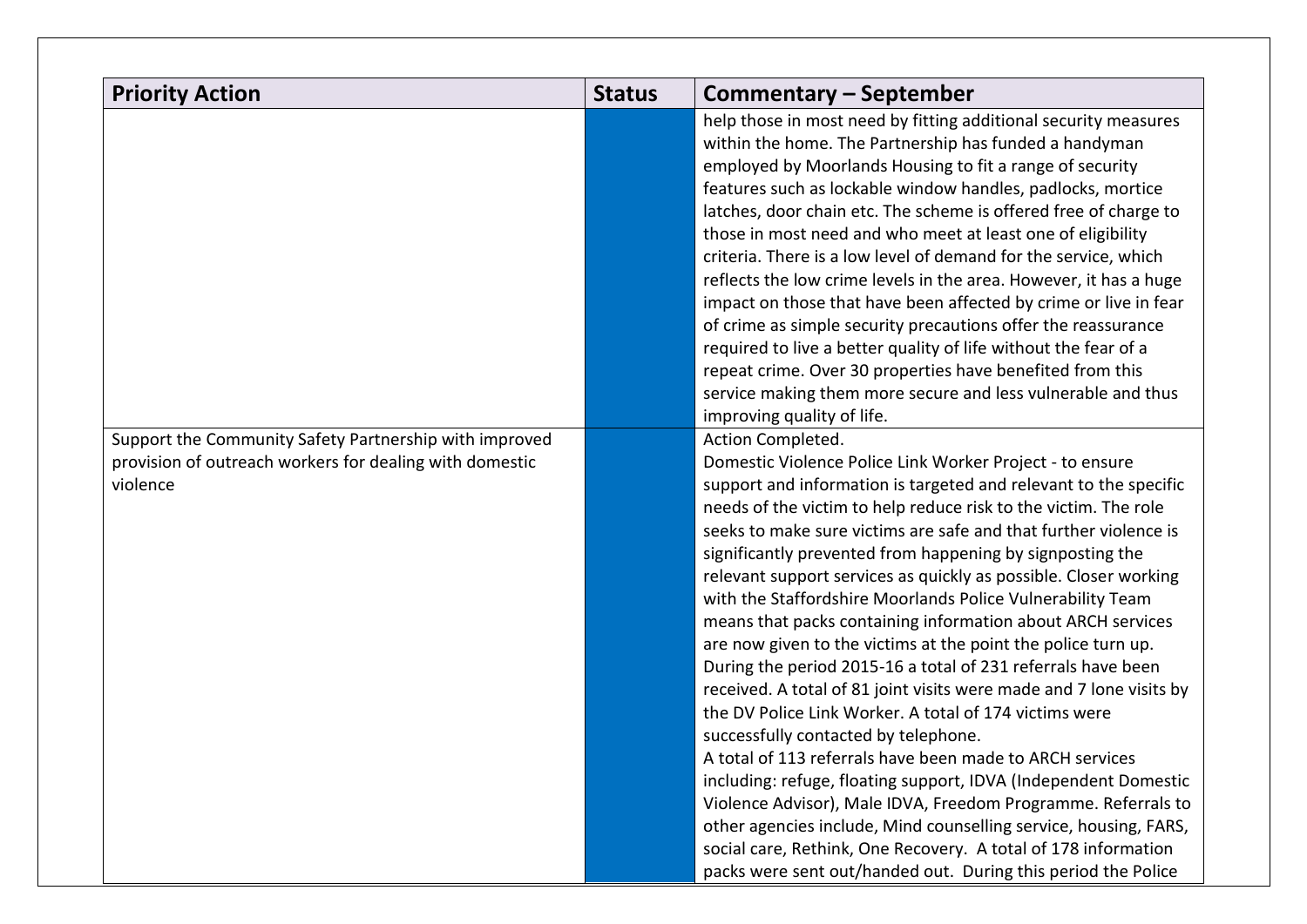| <b>Priority Action</b>                                                                                                  | <b>Status</b> | <b>Commentary - September</b>                                                                                                                                                                                                                                                                                                                                                                                                                                                                                             |
|-------------------------------------------------------------------------------------------------------------------------|---------------|---------------------------------------------------------------------------------------------------------------------------------------------------------------------------------------------------------------------------------------------------------------------------------------------------------------------------------------------------------------------------------------------------------------------------------------------------------------------------------------------------------------------------|
|                                                                                                                         |               | Link Worker (PLW) received 226 referrals, of which 51 were<br>passed onto the IDVA through the MARAC process. 19 referrals<br>were made to Floating Support, 4 children were referred to<br>ARCH Children and Young People's Service. 3 were found refuge<br>accommodation, 6 referrals were made for the Freedom<br>programme and 10 women attended a solicitor appointment at<br>the Sunrise Centre. A total of 65 visits were made of which 49<br>were joint and 16 were just undertaken by the Police Link<br>Worker. |
| Work with Staffordshire County Council and other partners<br>to ensure an effective partnership with central government |               | Links to strategic partnerships project above                                                                                                                                                                                                                                                                                                                                                                                                                                                                             |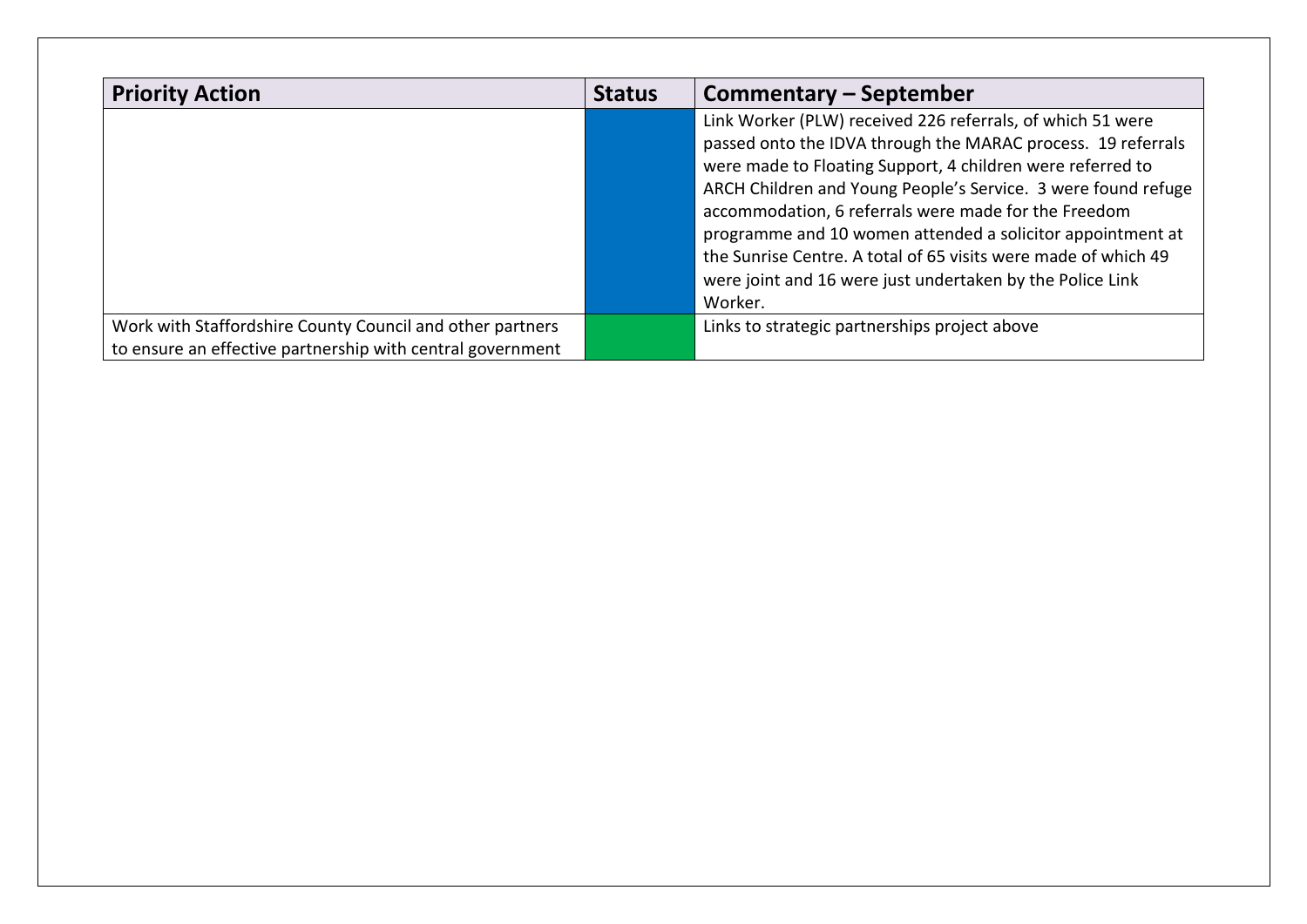

## *Aim 2: Meet financial challenges and provide value for money*

Aim two is performing strongly with the vast majority of measures on track at this stage to meet their 2017/18 target. Trend data also shows signs of strong performance with over half of all measures showing an improvement on last year. The 'no return' measure relates to the facilities management contract, for which no performance data has been received in 201718 - the Assets Manager has now escalated this issue to Director-level at Derbyshire County Council.

#### Celebrating Success:

At the close of Quarter Two the following performance indicators outstripped their targets:

- $\checkmark$  IT system and network availability
- $\checkmark$  Procurement activity on forward plan, contracted spend
- $\checkmark$  FOI requests dealt with on time, repeat complaint levels and complaints dealt with within 10 working days
- $\checkmark$  Increased web and reduced phone contact
- $\checkmark$  Internal audit recommendations completed on time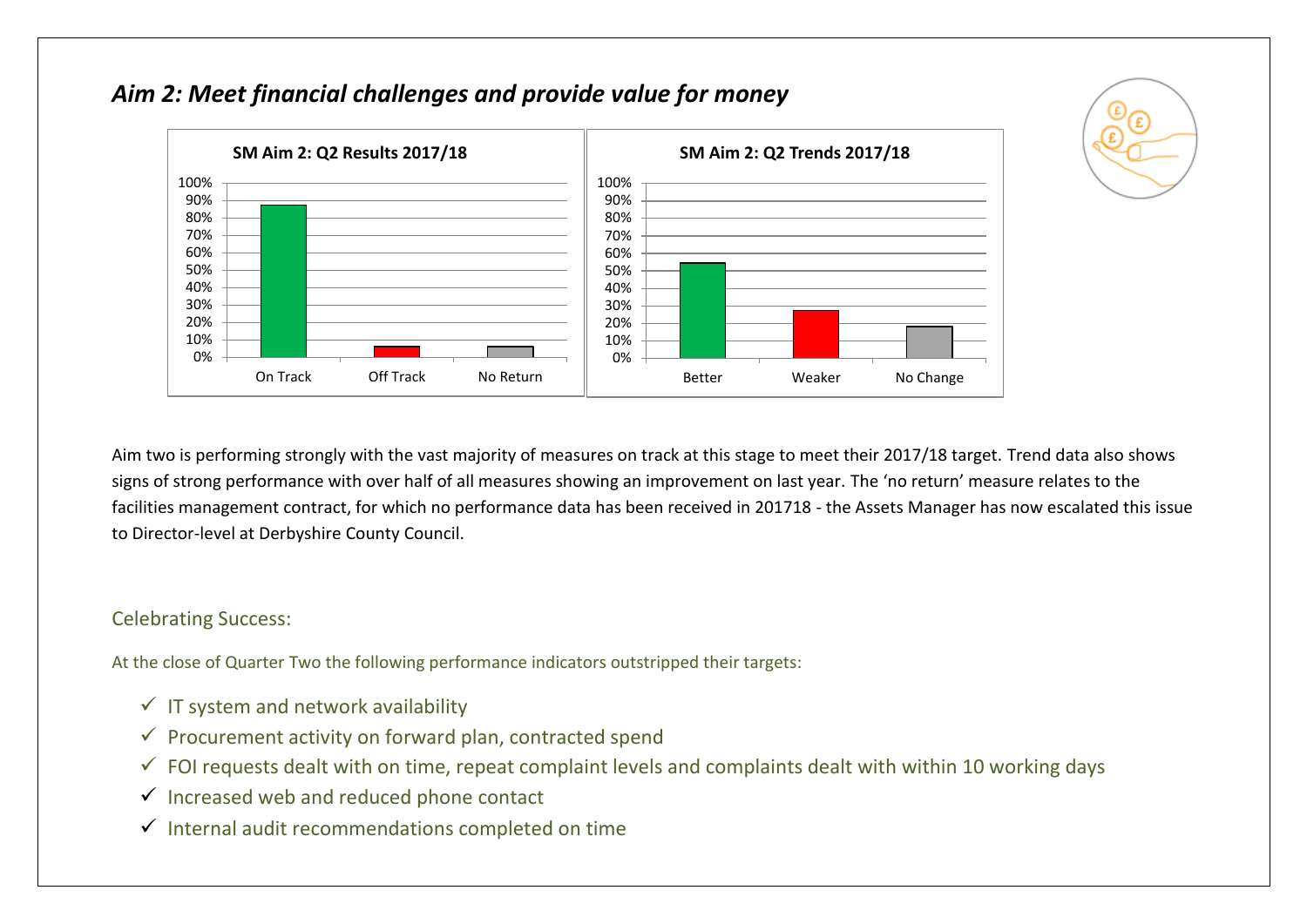| <b>Priority Action</b>                                                                                                                                                               | <b>Status</b> | <b>Commentary - September</b>                                                                                                                                                                                                                                                                                                                                                                                                                                                                                                                                                                                                                                                                                                                                                                                                                                                                                                                                                           |
|--------------------------------------------------------------------------------------------------------------------------------------------------------------------------------------|---------------|-----------------------------------------------------------------------------------------------------------------------------------------------------------------------------------------------------------------------------------------------------------------------------------------------------------------------------------------------------------------------------------------------------------------------------------------------------------------------------------------------------------------------------------------------------------------------------------------------------------------------------------------------------------------------------------------------------------------------------------------------------------------------------------------------------------------------------------------------------------------------------------------------------------------------------------------------------------------------------------------|
| Deliver the Channel Shift Programme                                                                                                                                                  |               | Digital Portal Launched July 2017 and CRM now switched off. Data archive set up so<br>that historical CRM data is retained.<br>Approximately 70% of service requests have now been removed from the CRM,<br>with advisors being signposted to the web forms. All general contact forms are<br>now available in the new software.<br>Single Person Discount reviews are now underway and are progressing on track as<br>planned. Housing Benefit Risk Based Verification is live for all online applications<br>and changes. Changes to HB enquiries/ referencing are now in place and we are<br>implementing a dedicated resource to the front line to ensure a 'right first time<br>approach'.<br>Timeline developed to roll out the portal to more service areas with phase 2<br>commenced 17th July and now underway. The ican communications plan has been<br>approved and implementation began in September, formal launch on 04/10 as part<br>of National Customer Services Week. |
| Benchmark and review the Council's<br>approach to customer complaints as part<br>of the introduction of a new automated<br>management system for complaint<br>handling and reporting |               | Complaints system configuration is complete with all enhancements/improvements<br>now in place. Final testing to be undertaken to enable sign off whereupon a<br>programme will be devised for system launch and training.                                                                                                                                                                                                                                                                                                                                                                                                                                                                                                                                                                                                                                                                                                                                                              |
| Develop and implement a plan to identify<br>new and innovative ways of generating<br>income                                                                                          |               | All income generation challenge meetings have been completed, initial<br>review/scoping of ideas has taken place, awaiting further development based on<br>the various streams i.e. commercial properties, fees and charges, affordable<br>housing, advertising. Car Parking income review to be undertaken with<br>recommendations for increases/new charging policy over the MTFP period.<br>A target has been included as part of the new efficiency and rationalisation strategy<br>$2017/18 - 20/21.$                                                                                                                                                                                                                                                                                                                                                                                                                                                                              |
| Refresh and implement the Asset<br>Management Plan, including a review of<br>public estate, and ensure adequate<br>facilities management arrangements are<br>in place                |               | Meeting to take place re 30 yr. asset management plan. Working group to be<br>established and new approach to be agreed. The improvement programme will be<br>produced prior to the MTFP in Feb 18.                                                                                                                                                                                                                                                                                                                                                                                                                                                                                                                                                                                                                                                                                                                                                                                     |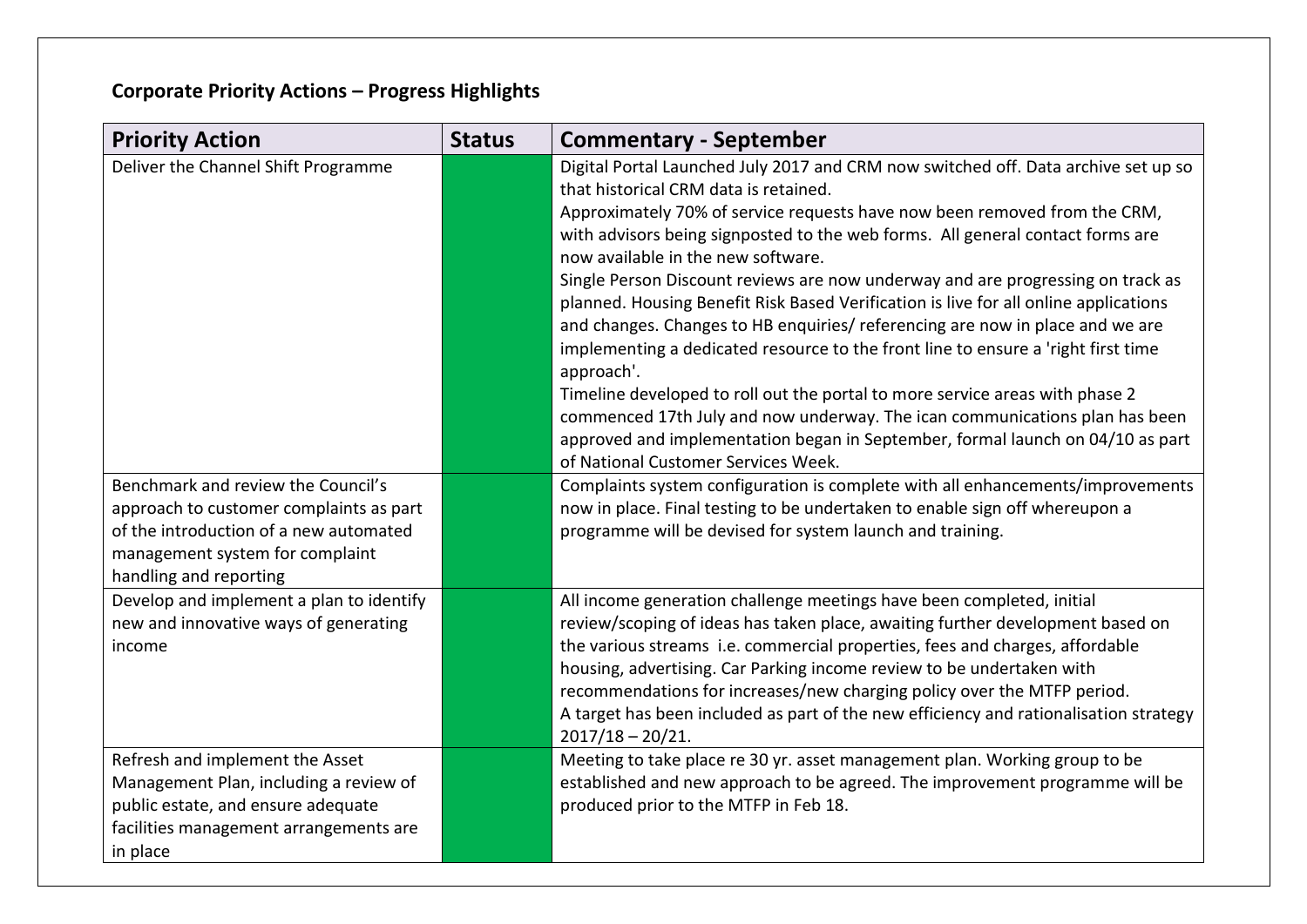# *Aim 3: Help create a strong economy by supporting further regeneration of towns and villages*





There has been no change since Q1. The Council is performing well against the increased targets for speed of processing the three categories of planning application with 100% of major applications determined on time. Staffs Moorlands remains off track for appeals due to recent decisions; a review of lessons learned and member training has taken place.

#### Celebrating Success:

At the close of Quarter Two the following performance indicators outstripped their targets:

 $\checkmark$  Major, Minor and other planning applications processed on time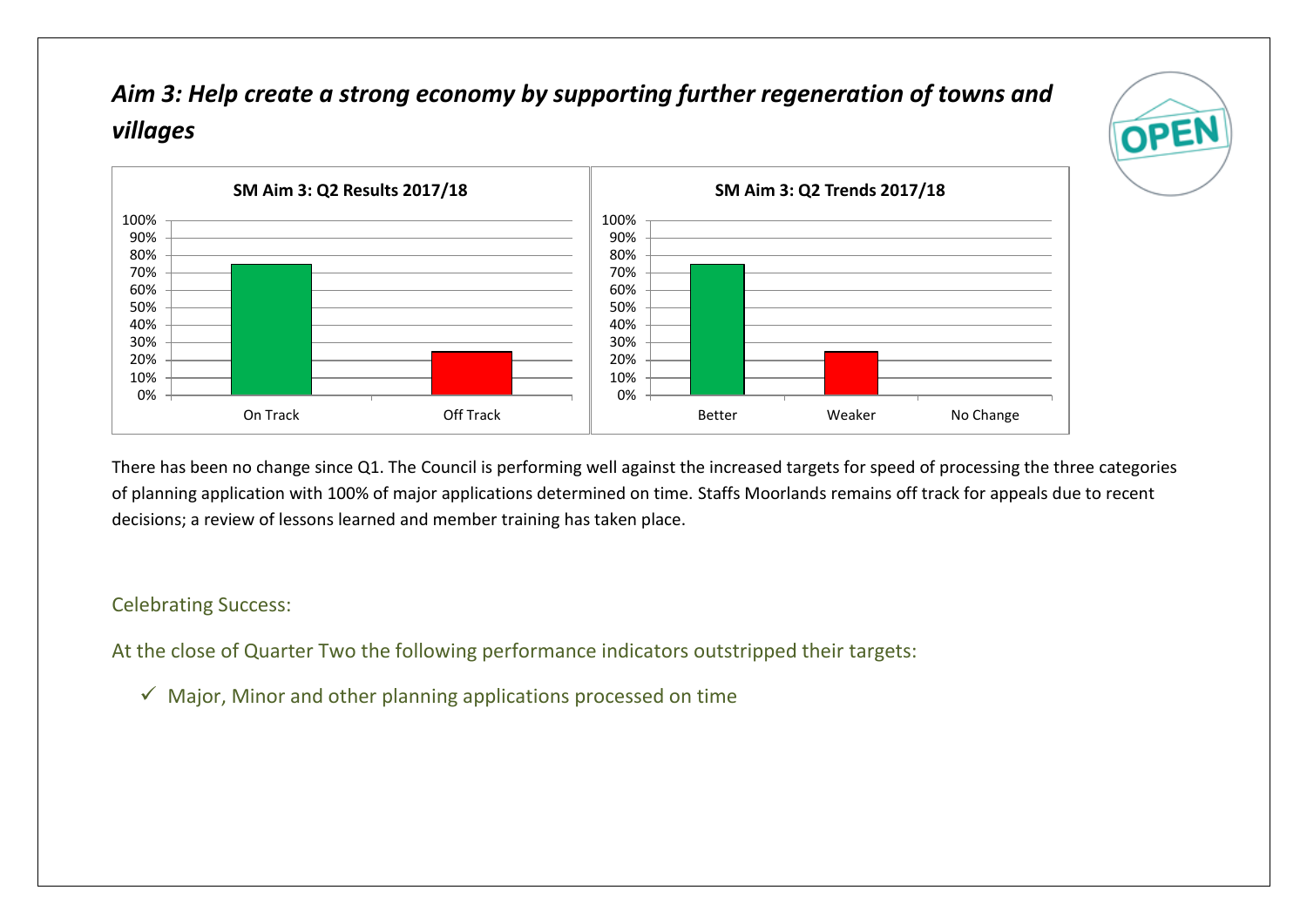| <b>Priority Action</b>                                                                                                                                                                   | <b>Status</b> | Commentary – September                                                                                                                                                                                                                                                                                                                                                                                                                                                                                                                                                                                                                                                                                                                        |
|------------------------------------------------------------------------------------------------------------------------------------------------------------------------------------------|---------------|-----------------------------------------------------------------------------------------------------------------------------------------------------------------------------------------------------------------------------------------------------------------------------------------------------------------------------------------------------------------------------------------------------------------------------------------------------------------------------------------------------------------------------------------------------------------------------------------------------------------------------------------------------------------------------------------------------------------------------------------------|
| Undertake detailed process benchmarking<br>with high performing / low cost councils<br>with a view to identifying value for money<br>improvements for Planning application<br>processing |               | Corporate Plan Priorities and Annual report findings shared with senior managers<br>at the June Managers Forum. This has kick started the benchmarking activities and<br>the Information Team have provided background data packs to facilitate process<br>benchmarking by Managers in conjunction with their Finance Business Partners.                                                                                                                                                                                                                                                                                                                                                                                                      |
| Implement the town deal in Biddulph in<br>partnership with Biddulph Town Council                                                                                                         |               | The Town Council has commissioned consultants for the mill triangle masterplan<br>with support from the regeneration team. Consultation with SCC is on-going.<br>Wharf road discussions with agents are progressing well with regeneration and<br>property team.                                                                                                                                                                                                                                                                                                                                                                                                                                                                              |
| Support the development of Cornhill and<br>improved rail links                                                                                                                           |               | A report was approved by Cabinet in June. Discussions ongoing with all<br>stakeholders including SCC, Kier, Capita and neighbouring land owners regarding<br>delivery of the site.                                                                                                                                                                                                                                                                                                                                                                                                                                                                                                                                                            |
| Develop and implement plans to extend<br>the public market operations in Leek and<br>Cheadle                                                                                             |               | The Leek procurement project has been put on hold temporarily whilst officers and<br>the Portfolio Holder assess options and review all feedback received from the<br>exercise. It is expected that we will be able to confirm the likely timescales<br>regarding the procurement project at the next Transformation Board in October.<br>Consultation has had carried out with affected businesses in respect of the new<br>trial market in Cheadle. Of the 19 surveys which were hand-delivered, 13 have been<br>returned. The results show marginal support for the market specifically on<br>Greyhound Walk and majority support for the notion of a new market in Cheadle.<br>Officers will now begin the market implementation process. |
| Support the development of London Mill<br>as part of a wider redevelopment scheme                                                                                                        |               | The site was auctioned on 19 <sup>th</sup> October but not sold. Discussions ongoing with<br>County, Kier, Police and other public sector partners as well as neighbouring land<br>owners to consider options for comprehensive development of wider Mill Quarter<br>site.                                                                                                                                                                                                                                                                                                                                                                                                                                                                    |
| Implement the Growth Fund initiative to<br>support small businesses                                                                                                                      |               | No new applications have been received this quarter.                                                                                                                                                                                                                                                                                                                                                                                                                                                                                                                                                                                                                                                                                          |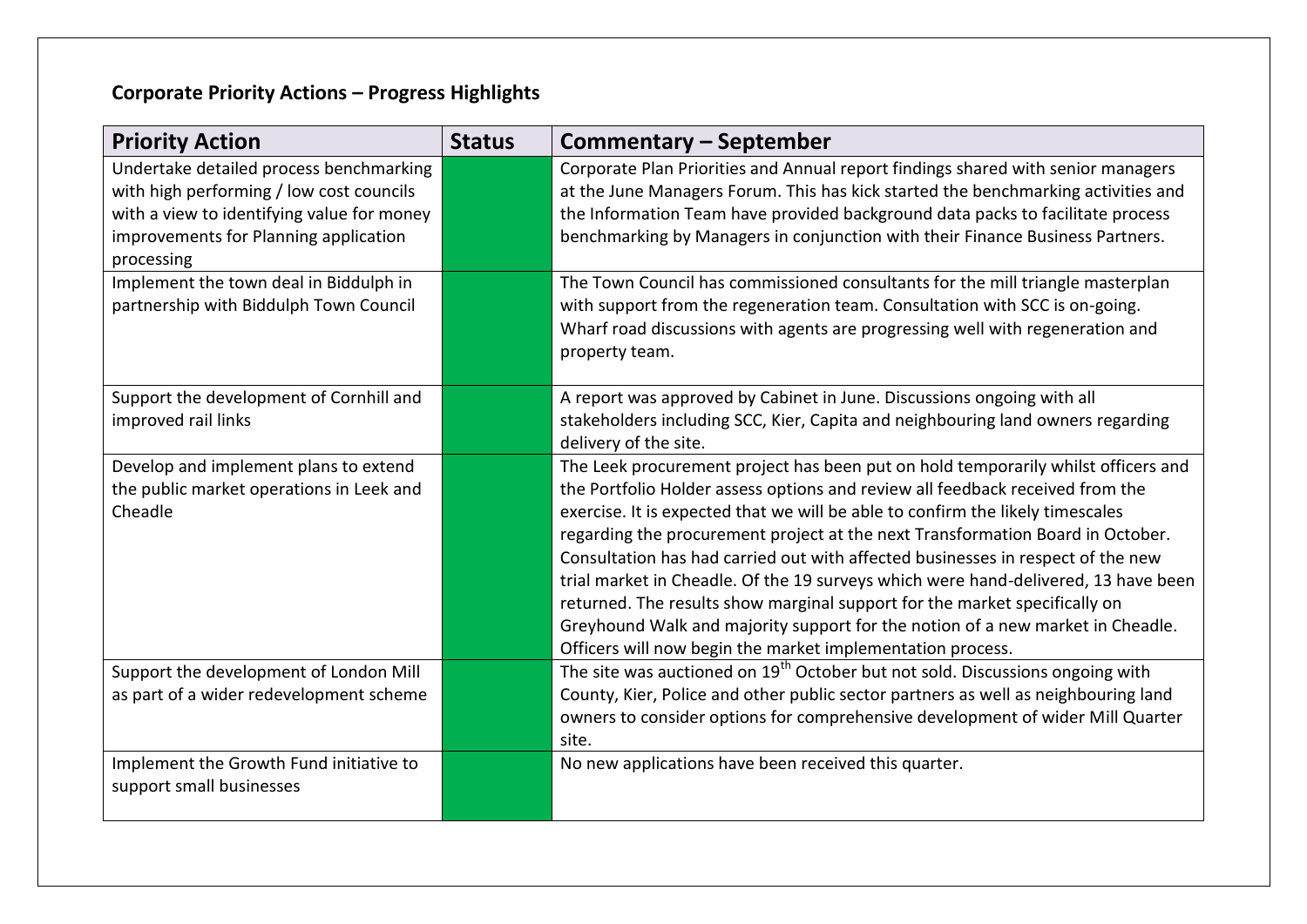## *Aim 4: Protect and Improve the Environment*



Performance has dipped in September with off track performance for enforcement actions in relation to enviro-crime, fixed penalty notice issue and missed bin collections. However, the trends under aim four show positive signs of improvement with most measures performing better than this point last year.

#### Celebrating Success:

At the close of Quarter Two the following performance indicators outstripped their targets:

- $\checkmark$  Paper consumption
- $\checkmark$  Residual household waste levels and recycling rates (estimated)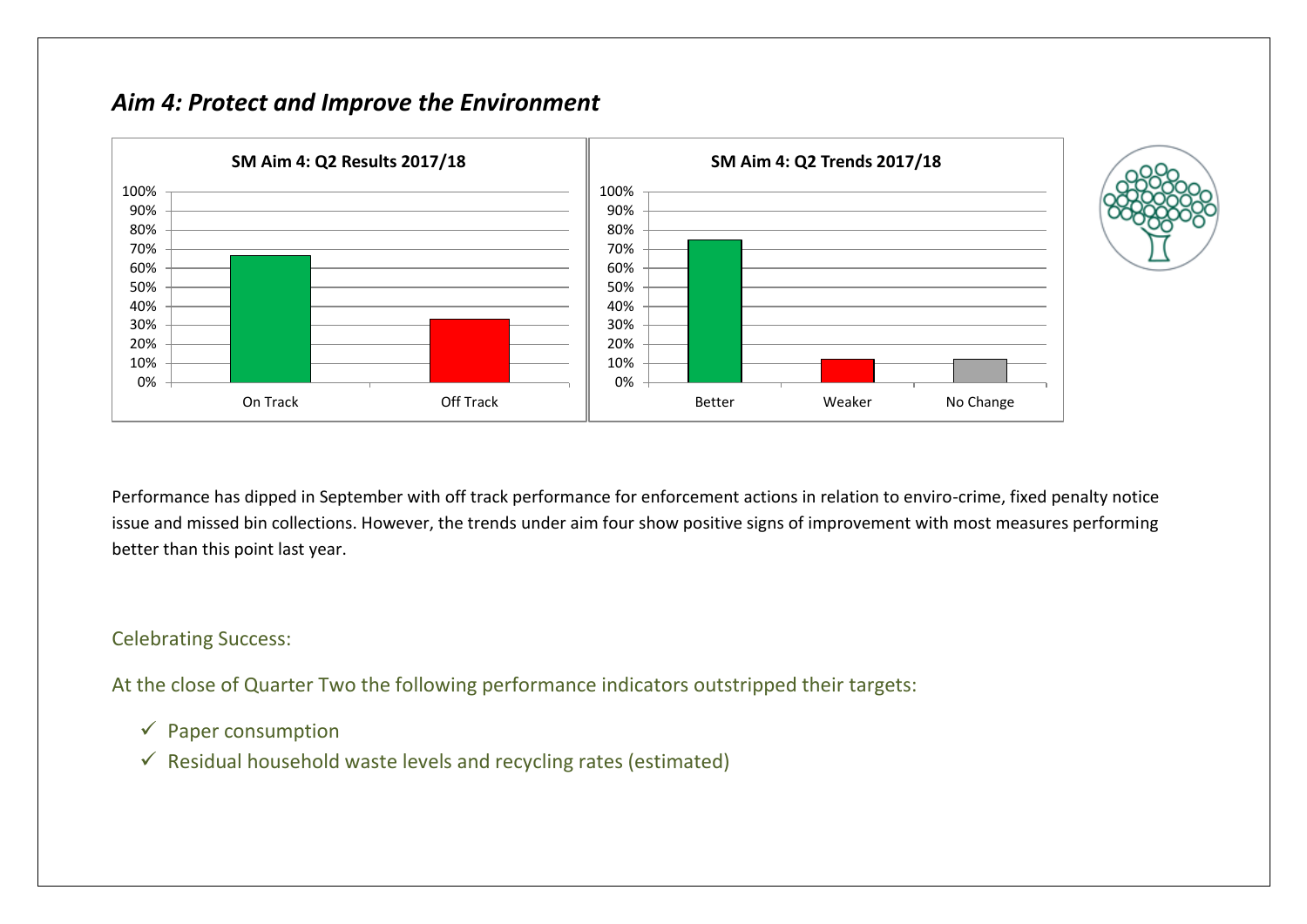| <b>Priority Action</b>                    | <b>Status</b> | Commentary – September                                                                  |
|-------------------------------------------|---------------|-----------------------------------------------------------------------------------------|
| Joint - Work with ANSA and Cheshire East  |               | Alliance Environmental Services has been established and phase 1 (the transfer of       |
| to launch Alliance Environmental Services |               | current Veolia contract to AES) is complete. A plan for phase 2 is being developed      |
| Ltd, our new joint venture company, to    |               | with a meeting planned for late September, which will focus on vehicles and SMDC        |
| deliver waste, streets and grounds        |               | waste.                                                                                  |
| maintenance services on behalf of the     |               |                                                                                         |
| Council in order to achieve improved      |               |                                                                                         |
| performance and value for money           |               |                                                                                         |
| outcomes.                                 |               |                                                                                         |
| Establish a developer open space          |               | Majority of S106 updates are on track.                                                  |
| contributions plan                        |               |                                                                                         |
| Identify and implement an approach to     |               | Transfer of the Councils' countryside sites to a specialist provider is still underway. |
| reduce the cost of country parks          |               | A report has been presented to Service Delivery O&S Panel recommending the              |
|                                           |               | transfer of the management of key Countryside Sites to the Staffordshire Wildlife       |
|                                           |               | Trust-this was accepted with one caveat regarding Biddulph Grange Country Park.         |
|                                           |               | The project is to be developed further. The target start date is early 2018.            |
| Develop a plan to improve Brough Park     |               | First unsuccessful application to the heritage lottery being reviewed. Meeting taken    |
| with Heritage Lottery Fund support        |               | place with HLF 10/04/2017 to examine the bid and options. A revised submission is       |
|                                           |               | now being prepared for the next funding window in Feb 18.                               |
| Reduce the Council's energy consumption   |               | Meeting to take place re 30 yr. asset management plan. Working group to be              |
| and associated costs (through the Asset   |               | established and new approach to be agreed. The improvement programme will be            |
| Management Plan)                          |               | produced prior to the MTFP in Feb 18.                                                   |
|                                           |               |                                                                                         |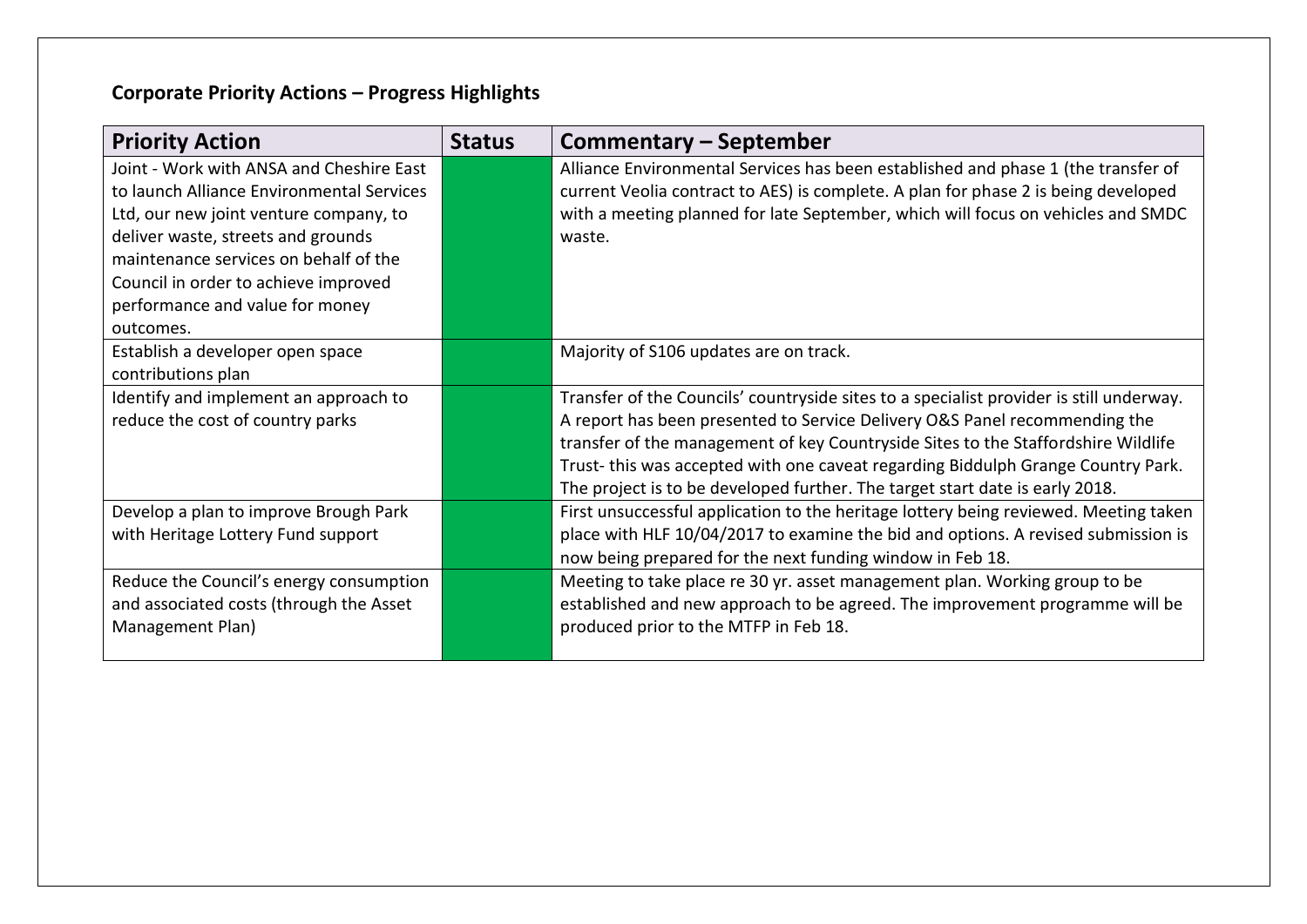### **Customer Feedback Complaints**

The Council received a total of 55 stage one complaints across 15 service areas during the period July to Sept 2017.

This is a decrease compared to the same period last year when we received 70 complaints. Waste received the greatest proportion with 15 complaints (27%). Details are shown in the graph below:

02 2016-17 02 2017-18 late 02 2017-18



## **Stage 2 & 3 Complaints**

2 complaints were dealt with at stage 2 and 1 at stage 3 in Q 2. Details of the complaints are shown below:

| <b>Service</b> | <b>Complaint</b>                                                                                                                                          | Process/<br>service standards<br>adhered to | Upheld/<br>rejected |
|----------------|-----------------------------------------------------------------------------------------------------------------------------------------------------------|---------------------------------------------|---------------------|
| <b>Stage 2</b> |                                                                                                                                                           |                                             |                     |
| Waste          | Requested a £90 refund for<br>bin charges as policy has now<br>been changed and new<br>customers do not have to<br>pay. Unhappy with previous<br>decision | All processes followed<br>correctly         | Stage 1<br>upheld   |
| Recovery       | Unhappy that account with<br><b>Bailiff</b>                                                                                                               | Waiting for response due<br>26.10.17        |                     |
| Stage 3        |                                                                                                                                                           |                                             |                     |
| Recovery       | Unhappy that account with<br>Bailiff and treatment relating<br>to arrears for Council Tax.                                                                | All processes followed<br>correctly         | Stage 2<br>Upheld   |

### **Nature of complaints:**

Arboriculture : Lack of response to tree issues

Council Tax: Refund not issued since May; disagree with summons issued and handling of levy matter

Environmental Health : Ineffective action taken by pest control; Wrong contact details ; not enough done about noise nuisance Planning: Delays in reaching decisions; unhappy with planning enforcement issue ; unhappy how application handled Recovery: Unhappy to receive reminders/summons Waste: Bins not returned to collection point ; missed collections ; no call back/ email received.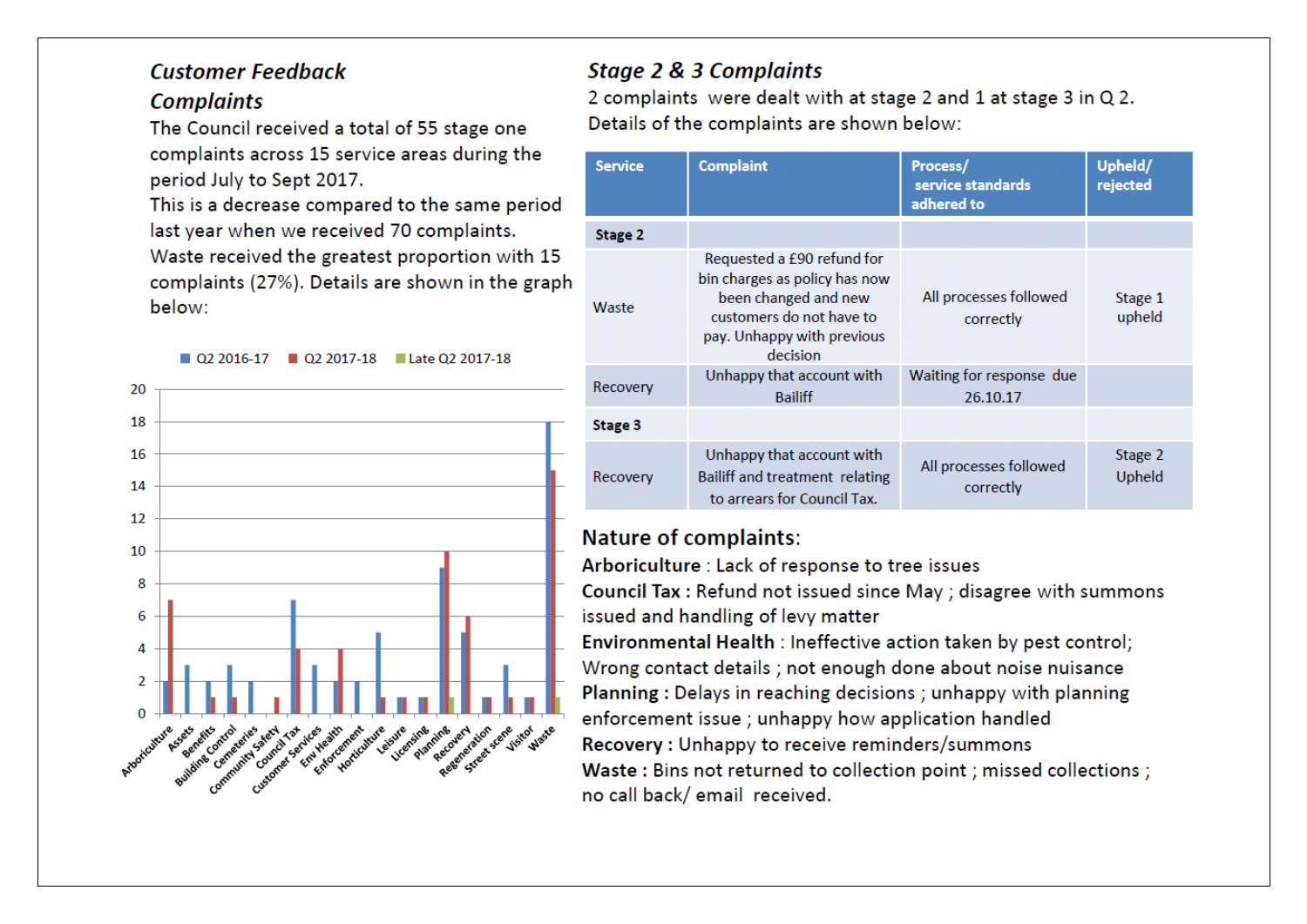### **Performance**

The table below shows the current performance together with the performance for the same period last year. The % replied to in 10 days and the % of repeat complaints have stayed the same.



### **Kev Outcomes**

Ongoing issues with fly tipping in alley way. Street Scene have added this area on to the schedule and it will now be monitored.



**Ombudsman Decisions** The Council received 1 Local Government Ombudsman decision in Q2 : Ombudsman did not investigate as it was unlikely to find fault in the way the Council dealt with the complaint. **Compliments and Comments** The Council has also captured 80 comments and 23 compliments through its feedback system this quarter:

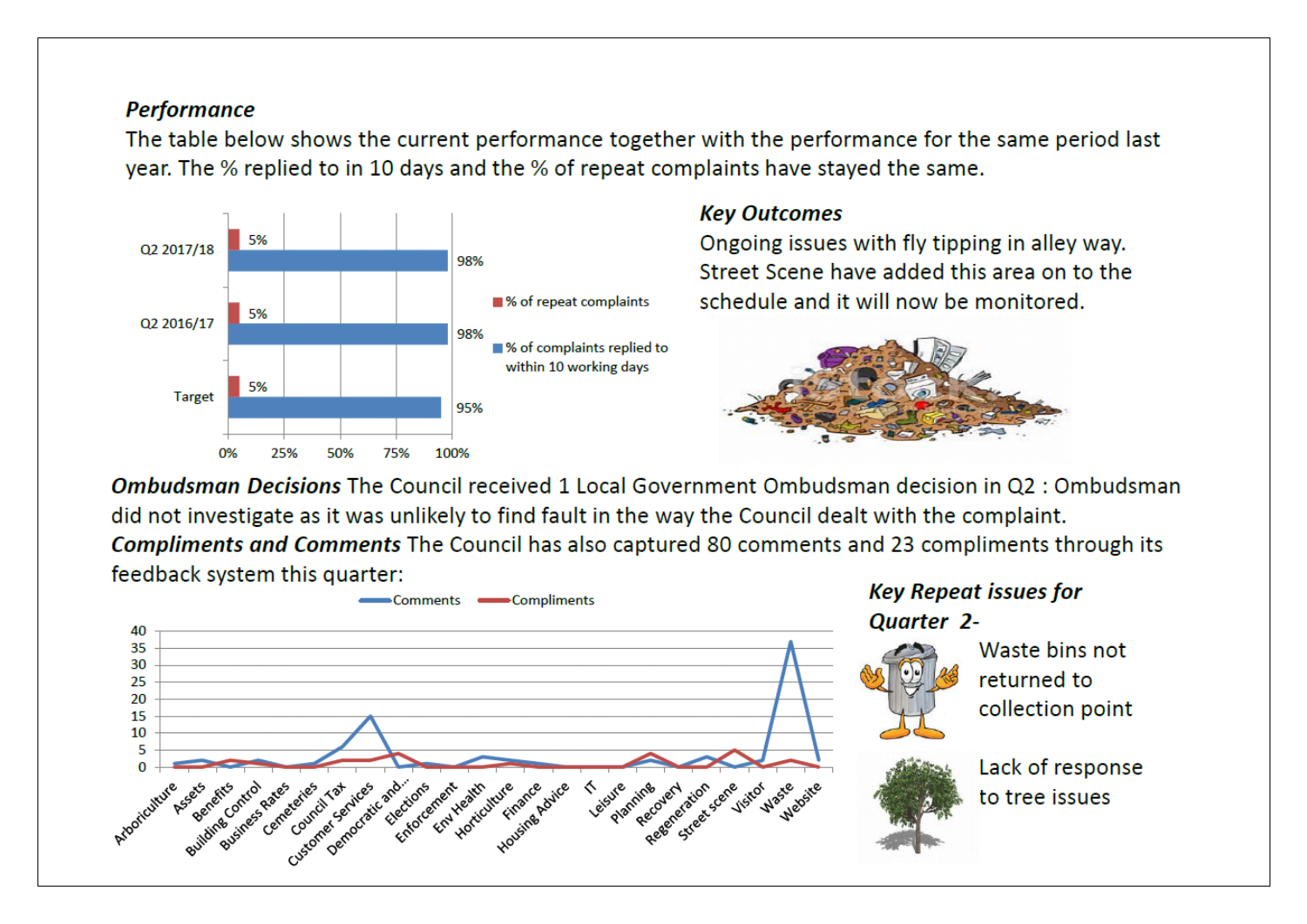# Areas for Improvement: September 2017

| <b>Measure of Success (PI)</b>                                                          | Aim / Objective                                                                                       | <b>Service Lead</b>                                                                   | <b>Target</b><br>2017/18 | Q2 Result<br>2017 | <b>Service Manager Commentary (reasons for</b><br>performance / SMART actions to improve)                                                                                                                                                                                          |  |  |
|-----------------------------------------------------------------------------------------|-------------------------------------------------------------------------------------------------------|---------------------------------------------------------------------------------------|--------------------------|-------------------|------------------------------------------------------------------------------------------------------------------------------------------------------------------------------------------------------------------------------------------------------------------------------------|--|--|
| <b>Staffs Moorlands</b>                                                                 |                                                                                                       |                                                                                       |                          |                   |                                                                                                                                                                                                                                                                                    |  |  |
| <b>Housing Benefits Processing:</b><br>Time taken to process new<br>claims              | Aim 1: Increased supply of<br>good quality affordable<br>homes                                        | <b>Head of Customer</b><br><b>Services</b>                                            | 18 days                  | 20.18 days        | With the introduction of online forms, risk based<br>verification and the progress steps on the customer<br>portal the processes are being reviewed and the                                                                                                                        |  |  |
| <b>Housing Benefits Processing:</b><br>Time taken to process<br>change of circumstances |                                                                                                       |                                                                                       | 7 days                   | 10.29 days        | target is expected to be met (September New<br>Claims 18.45 days / Changes 9.35 days)                                                                                                                                                                                              |  |  |
| Number of twitter followers                                                             | Aim $2:$<br>Effective use of financial<br>and other resources to<br>ensure value for money            | OD <sub>&amp;</sub><br>Transformation<br>Manager                                      | 1500                     | 1323              | Campaigns will be launched later in the year to<br>increase uptake, this also may be affected by the<br>ican campaign which will encourage and increase<br>the use of on-line facilities to contact the Council.                                                                   |  |  |
| Planning appeals - %<br>successfully defended                                           | Aim $3:$<br>High quality development<br>and building control with<br>an open for business<br>approach | <b>Operations Manager</b><br>- Development<br>Services                                | 80%                      | 42%               | Member training undertaken and review of recent<br>appeal decisions for lessons learned.                                                                                                                                                                                           |  |  |
| Missed bins per 100,000<br>collections                                                  | Aim 4:<br>Effective recycling and<br>waste management                                                 | <b>Head of Operational</b><br><b>Services</b>                                         | 35.5                     | 43.57             | This PI has improved in Quarter 2 with September<br>recording the lowest number of missed collections<br>year to date (32.24 collections per 100,000). Further<br>monitoring is continuing to ensure that all missed<br>collections are investigated and are kept to a<br>minimum. |  |  |
| <b>Environmental Fixed Penalty</b><br>Notices issued                                    | Aim 4: Provision of high<br>quality public amenities,<br>clean streets and                            | Democratic and<br><b>Community Services</b><br>Manager (newly<br>transferred from Env | 45                       | 14                | Combined enforcement and promotion in targeted<br>areas.                                                                                                                                                                                                                           |  |  |